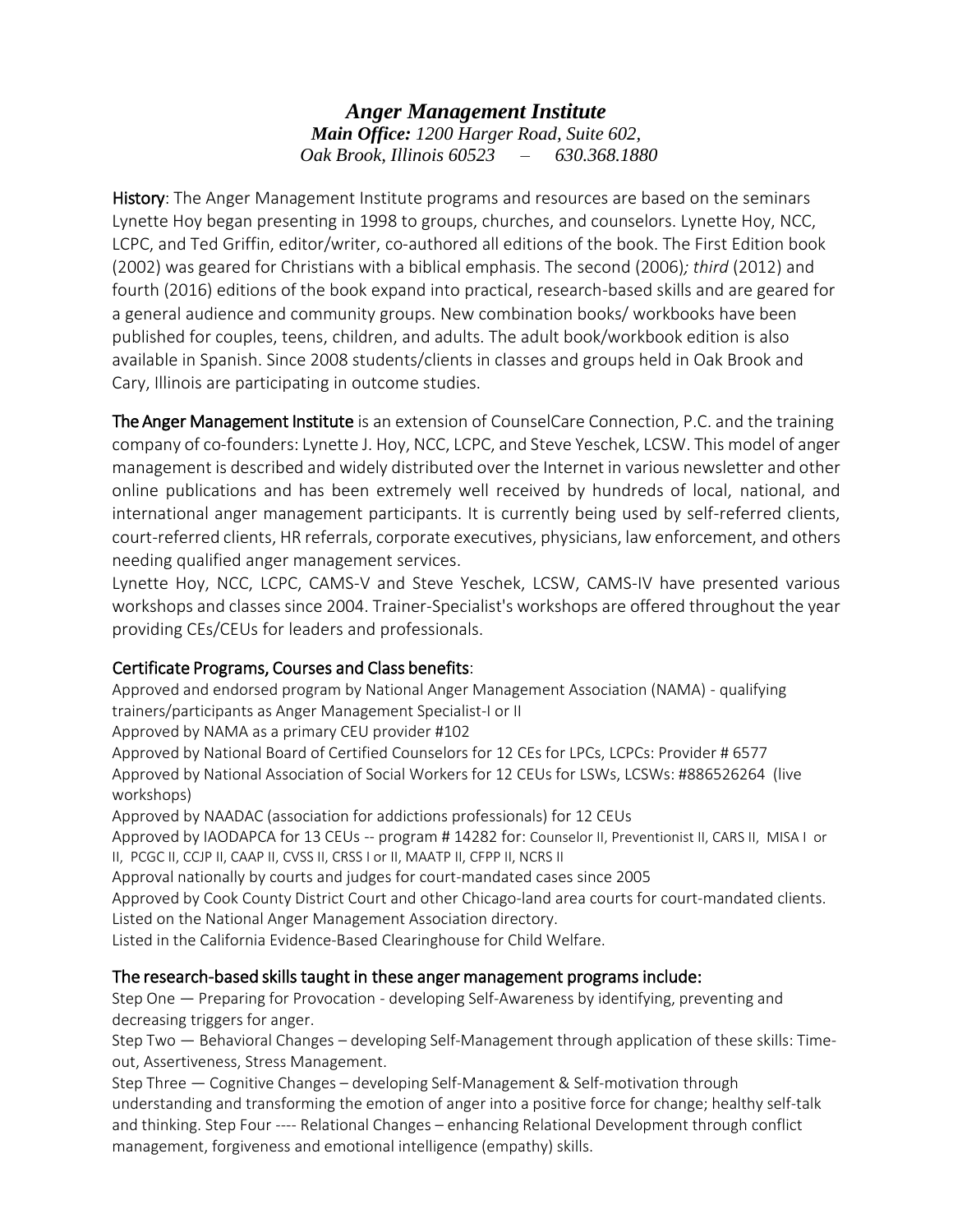# *Anger Management Institute*

*Main Office: 1200 Harger Road, Suite 602, Oak Brook, Illinois 60523 – 630.368.1880*

# Statement on Evidence-Based Anger Management:

The Novaco Results: "What's Good About Anger?" Seigel M. Bartley, PhD, LPC-S, CAMS-V

January 26, 2015

This summary is based on an analysis of data obtained from individuals who completed the Novaco Anger Scale and Provocation Inventory (NAS-PI) and the, "What's Good About Anger?" anger management training program. The NAS-PI is a two-part test designed to "assess anger as a problem of psychological functioning, physical health, and therapeutic changing" (Novaco, 2003).

Twenty-eight individuals, males and females, took the "What's Good About Anger?" anger management training program. Their agesranged from 25 to 61. The individuals were of diverse ethnicity, which included two Asians, one Hispanic, one Native American, three African Americans, and twenty-one Caucasians. Their education levels ranged from high school, to college and master's degrees. The individuals were given the NAS-PI as a pretest. Following the pretest, the individuals received anger management training using the, "What's Good About Anger?" program. At the conclusion of the training program the individuals were given the NAS-PI as a posttest.

The results are as follows:

The NAS-PI assesses individuals in five categories: Cognition, Arousal, Behavior, Anger Regulation, and Provocation Inventory Score (PI). The participants' scores for Cognition, Arousal, Behavior, Anger Regulation, and PI-Total T Scores were compared and analyzed for correlations.

The pretest and posttest scores for each participant were analyzed to determine whether they had improved in the five categories after receiving anger management training. The scores of seventy-five percent (75%) of the participants improved in each category after they completed the anger management training. Twenty five percent (25%) of the participants' scores showed no improvement after the completion of the anger management training. The findings might suggest that twenty five percent (25%) of the participants became defensive (which is possible when an individual is mandated to take anger management training), or took a distorted approach when giving responses on the NAS-PI posttest.

The data analysis of the 28 individuals suggest that anger management training positively affects psychological functioning and physical health. Although care should be exercised when interpreting results from a small sample size, the outcome data from this analysis is encouraging with regards to the positive results garnered from using the "What's Good About Anger?" program as an evidence-based approach for anger management.

#### References

Hoy, L. J. and Griffin, T. (2012). What's Good About Anger? Oak Brook, IL: CounselCare Connection Publication Novaca, R.M. (2003). The Novaco anger scale and provocation inventory. Los Angeles, CA: Western Psychological Services.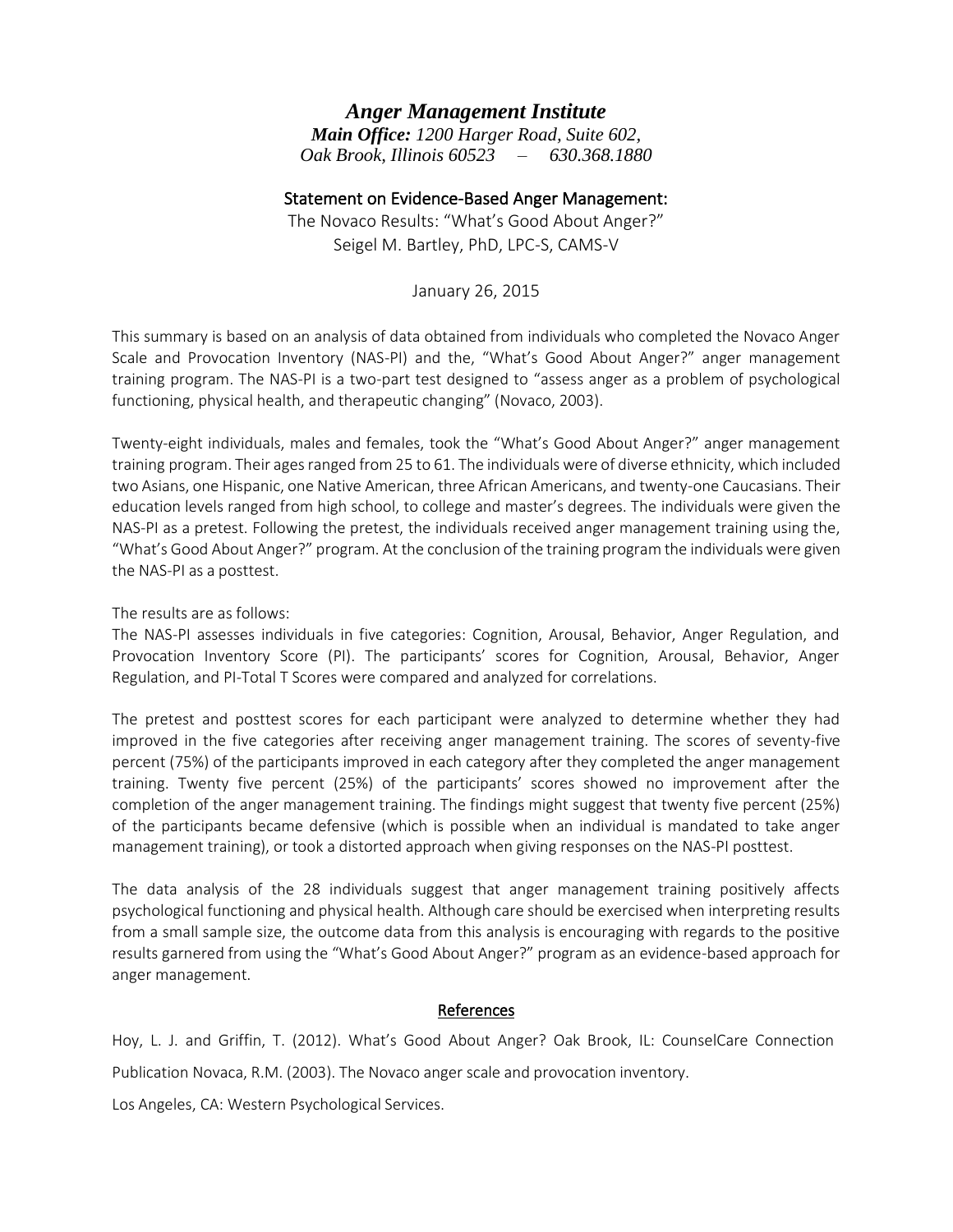*Anger Management Institute Main Office: 1200 Harger Road, Suite 602, Oak Brook, Illinois 60523 – 630.368.1880*

# **Staff Credentials**

## Lynette J. Hoy, NCC, LCPC, CAMS-V:

Mrs. Hoy is the President of the Anger Management Institute. Lynette is a [National Certified Counselor,](http://www.nbcc.org/) a Licensed Clinical Professional Counselor in the State of Illinois and was granted the designation as a *Board Certified Professional Christian Counselor* by the [International Board of Christian Counselors.](http://www.aacc.net/) Lynette oversees and publishes all [courses and training curriculum](http://store.whatsgoodaboutanger.com/merchant2/merchant.mvc?Screen=SFNT&Store_Code=wgaa) for both the Anger Management Institute and CounselCare Connection, P.C. Lynette co-founded [CounselCare Connection,](http://www.counselcareconnection.org/) an organization providing counseling services and resources for individuals and couples dealing with various issues. Lynette is a crisis counselor with R3-Continuim providing counseling and debriefing to various companies. She has accrued over 111 hours of GPSS leadership coach training.

Mrs. Hoy is designated as a National Anger Management Association (NAMA) approved Diplomate and Certified Anger Management Specialist-V, supervisor, and consultant. Mrs. Hoy has completed various studies in the field of Anger Management through the ACA and the Cape Cod Institute. She presents the Anger Management Institute Trainer's conferences & workshops which have been granted approval in

2006-2020 by National Board for Certified Counselors (NBCC) to award 12CEs.

The National Association of Social Workers has approved the Anger Management Institute Trainer certification workshops for 12 CEUs for LSWs and LCSWs 2009-2020. [As co-author](http://store.whatsgoodaboutanger.com/) [of all editions](http://store.whatsgoodaboutanger.com/) of What's Good About Anger? Mrs. Hoy has trained hundreds of students and clients in anger and conflict management and has certified hundreds of leaders though-out the USA and Canada as Trainers/Specialists in Anger Management. She has authored various workbooks, training manuals and articles in anger management. Lynette is a Domestic Violence Advocate having completed the approved 40-Hour Training program with the Chicago Metropolitan Battered Women's Network. Lynette writes for various publications, has been interviewed on radio programs and televised. Lynette is a seminar presenter for [AACC,](http://www.aacc.net/)  professional organizations, business, community and women's groups! Lynette and her husband David have been married for almost 50 years and have one married daughter. Contact Lynette at: 708-341-5438.

#### Glen Cannon, LCPC, CADC, CAMS-IV:

Mr. Cannon is a Licensed Clinical Professional Counselor and Certified Addictions Counselor, providing private, outpatient mental health and addiction counseling to individuals, couples, and families. He is a NAMA Certified Anger Management Specialist-IV. Mr. Cannon specializes in clients with problems with pathological gambling addictions. He also provides training and consultation to therapists and agencies. Mr. Cannon has served on various quality assurance and behavioral health education committees. He directed the Addiction Counseling Education Department at Montay College in Chicago, IL. He has coordinated and provided education in Addictions at the University of St. Francis in Joliet, IL. Mr. Cannon has an M.S. degree in Psychology with Clinical Emphasis from the University of Wisconsin-Oshkosh, Oshkosh, WI.

#### Steve Yeschek, LCSW, CAMS-IV:

Mr. Yeschek is the co-founder of the Anger Management Institute and CounselCare Connection, P.C. He is a NAMA approved Diplomate & Certified Anger Management Specialist-1V, supervisor and consultant. Steve, licensed clinical social worker in the state of Illinois, brings years of expertise and experience in training, coaching and counseling clients and groups in anger, addictions, mood and behavioral disorders and relationships issues. Steve has been the Director of the Chicagoland Rapha [Treatment Centers and is](http://www.counselcareconnection.org/)  [an o](http://www.counselcareconnection.org/)rdained Pastor. He is the Vice-President of CounselCare Connection, P.C. and co-presenter of the anger management Trainer certification conferences and workshops. Steve is the President of Yeschek & Associates in Cary, IL. Steve is certified in mediation and coaching. Contact Steve at: 708-732-3527.